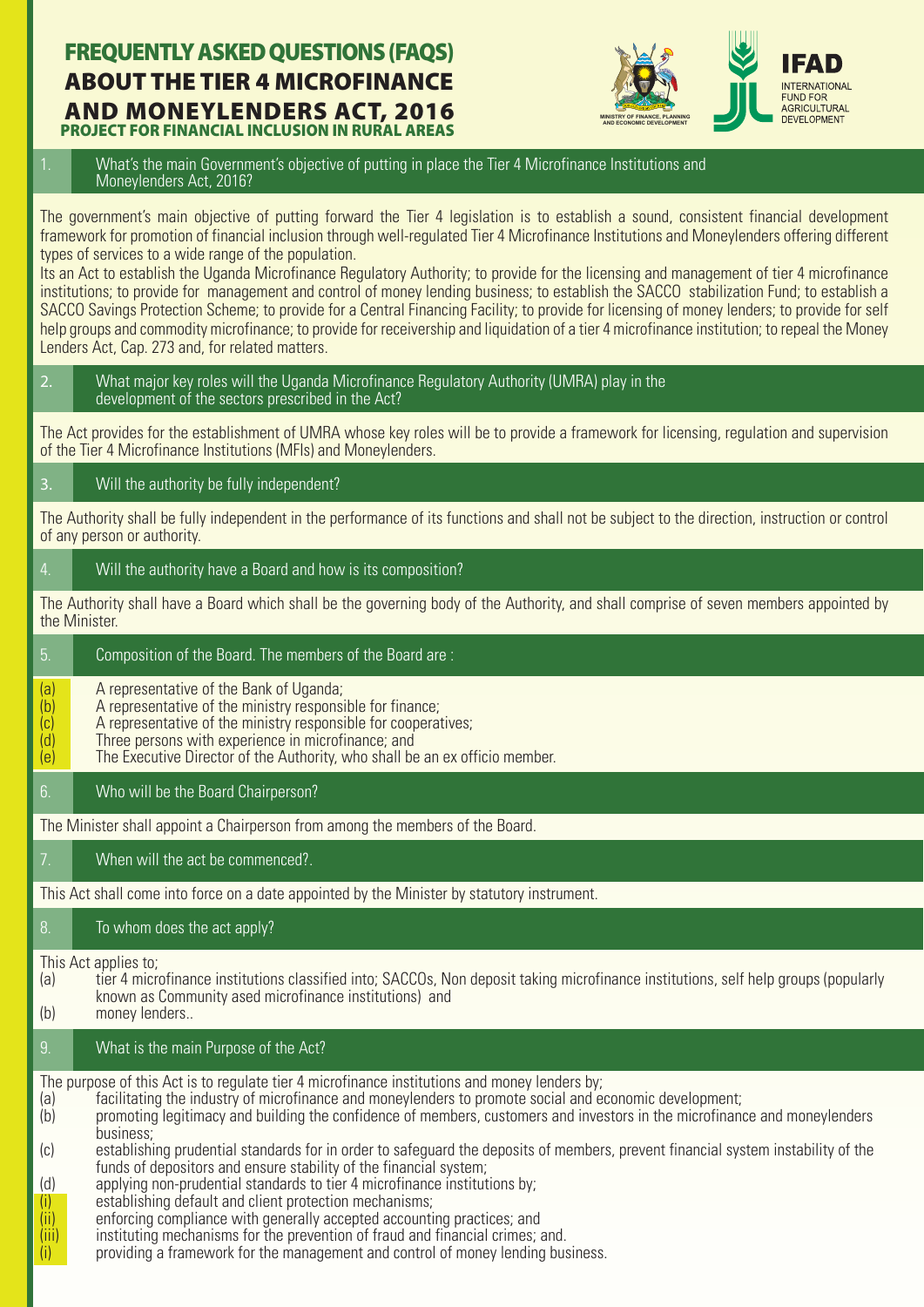**LICENSING** 

#### 10. Will the authority licence all Tier 4 Microfinance institutions and Moneylenders?

All institutions prescribed in the act shall apply to the autority for a licence for operations. All licensed Tier 4 Microfinance Institutions and Moneylenders shall be required to apply for renewal of a licence at least ninety (90) days before the expiry of its operating license in respect of its head office and any other place of business. The expiry date for all licence will be 31st December.

11. Having been granted a license mid –year (e.g 2017), can a Tier 4 Microfinance Institution and Moneylender continue using that license in the following year (e.g 2018)?

 No. A licence issued by the authority shall unless revoked be valid up to the 31st December, of the year in which it is issued and may on expiry be renewed.

12. What happens to a Tier 4 Microfinance Institution and Moneylender that applies and does not meet licensing requirements?

Upon application for a licence, Tier 4 Microfinance Institutions and Moneylenders are advised accordingly on a case by case basis on the areas of non compliance and are expected to provide details on how they intend to comply.

13. Will the Authority (UMRA) give a transition period to Tier 4 Microfinance Institution and Moneylenders that have applied for a licence for them to fully comply?

Yes. The transition period of 12 months shall be given to all Tier 4 Microfinance Institution and Moneylendersto prepare themselves for full regulatory compliance.

#### FINANCIAL PERFORMANCE REPORTING

14. Will the Tier 4 Microfinance Institution and Moneylenders be required to submit Formal Financial Statements to the authority and how often?

The returns requested are not different from the regular management reports required by the Sacco for the month to month performance monitoring. However, its a prequite that all institutions shall submit mandatory reports that will be prescribed by the authority.

15. Is there an approved system or list of software vendors by the Authority (UMRA)?

No. Maintaining or approving the list of software vendors is outside the mandate of the Authority (UMRA) as per the law and the above is entirely a management issue for the Tier 4 Microfinance Institution and Moneylenders. In sourcing

 for the software, the Tier 4 Microfinance Institution and Moneylenders should consider the minimum requirement as prescribed by the authority.

16. When or how soon can a Tier 4 Microfinance Institution and Moneylenders start submitting the regulatory returns after licensing?

By the 15th day of the month after the month of licensing or as may be required by the authority.

#### GOVERNANCE- SACCOs

17. How should a Sacco constitute the Board committees given the skills requirement for compliance?

The Board of directors shall establish such number of board committees as may be necessary to effectively discharge its function, it is imperative that such committees are aligned to the key functional units in the Sacco. Board committees are established to provide expertise attention and oversight to the respective operational units. This provides an effective link between the Board of directors and the management team. Thus the committee constituted should be cost effective and efficient without overlap.

18. Why should the chairman of a Sacco not be a member of the Audit committee as prescribed by the model by-laws?

The Audit committee shall consist of not more than three members appointed from the board, one of whom shall be conversant with financial and accounting matters; Provided that the chairman of the Board of directors shall not be eligible to be appointed as a member of the Audit committee.

The responsibilities of the audit committee stipulated in the Regulations and require a high degree of independence and therefore this degree of independence and impartiality should be maintained by ensuring that as the Audit committee presents its findings to the board, the deliberations thereof are unbiased and neutral to the Audit committees findings. The Chairman can only remain neutral when s/he did not participate at the Committee stage.

19. How many times in a year should the supervisory and other committees meet?

The committees and Supervisory committee meetings, depends entirely on the activities and budget of the SACCO and are to be convened or done on a need basis.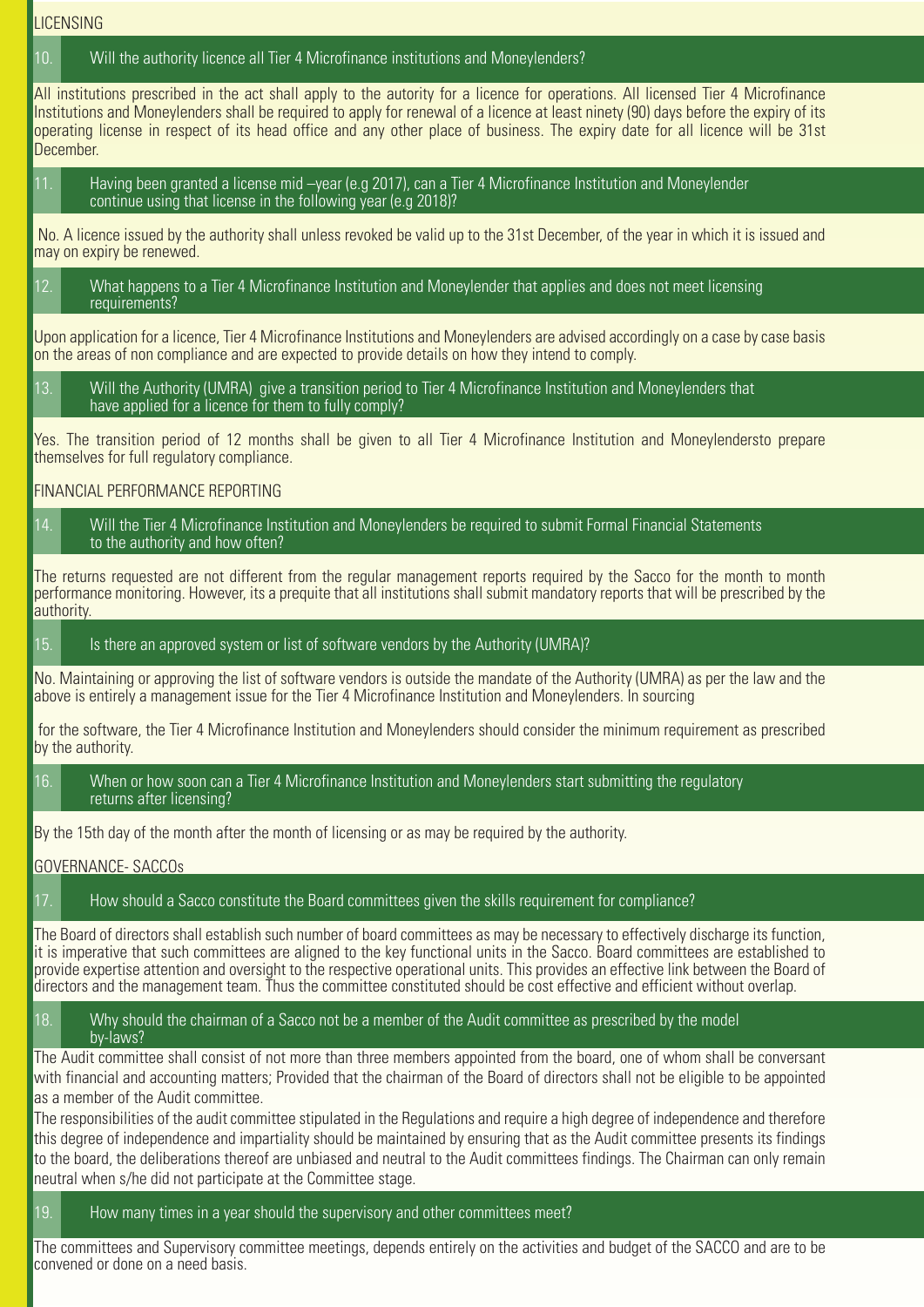# FREQUENTLY ASKED QUESTIONS ABOUT SACCOS PROJECT FOR FINANCIAL INCLUSION IN RURAL AREAS



Today SACCOS serve more than 1 Million Ugandans around the country. Even if you're already a SACCO member, you may not understand how SACCOs differ from financial institutions like banks. This "frequently asked question" series can help answer your questions.

#### **What is a SACCO?**

A Savings and Credit Cooperative Society (SACCO) is a cooperative financial institution, owned and controlled by its members. SACCOs typically serve groups of people who have something in common—where they live, work, or attend church, for example. Becoming a member of a SACCO carries power because SACCOs are not-for-profit, and exist to provide members with a place to save money and get loans at reasonable rates.

#### **Why form/Join SACCOs?**

The SACCO movement grew out of an idea that people could work together to create solutions to meet their financial needs. SACCOs are created to enable people to pool their financial resources to help themselves and each other.

#### **What is the SACCO Philosophy?**

The Philosophy of SACCOs is that, they are "not for profit, not for charity, but for service," SACCOs must always continue to look out for their members' interests and provide a level of service that generally is not available at other financial institutions. Whether it's providing a loan to help a member cover unexpected medical bills, giving financial counseling to a member whose employer closed its doors, or simply offering a better deal on a used-car loan or mortgage, SACCOs make a difference for their members and the communities they serve. In 1984, the World Council of Credit Unions approved the nine International Credit Union Operating Principles that remain the cornerstone of the SACCO movement. They are:

- Open and voluntary membership
- Democratic control
- Nondiscrimination
- Service to members
- Distribution to members
- Building financial stability
- Ongoing education
- Cooperation among cooperatives
- Social responsibility

These principles are founded in the philosophy of cooperation and its central values of equality, equity, and mutual self-help. They express, around the world, the principles of human

development and the brotherhood of man through people working together to achieve a better life for themselves and their communities.

# **What makes a SACCO different from a bank?**

Like banks, SACCOs accept deposits and make loans—but unlike banks, SACCOs are not in business to make a profit. Banks exist to make money for their stockholders, not for their depositors. SACCOs exist solely to serve their member-owners, and benefits are returned in lower loan rates and higher deposit rates. SACCOs are the only democratically controlled financial institutions. Members elect a volunteer board of qualified individuals to oversee the SACCO and the Manager reports to this board. SACCOs are focused on people, not profits. Active members who use many SACCO services often see even greater benefits.

# **What Is The Difference Between A SACCO And A Community Savings And Credit Group?**

SACCO is a formal institution required to register before commencement of business. Agroup on the other hand is an informal institution which can operate with or without registration as long as it has a constitution to follow.

#### **How is the SACCO Registered?**

SACCOs according the Cooperative Act cap 112 are registered by the Registrar of Cooperatives in the Ministry of Trade Industry and Cooperatives at Farmers House, Parliamentary Avenue in Kampala. At the district level, the registrar is represented by the District Commercial Officer you can work with to register your SACCO.